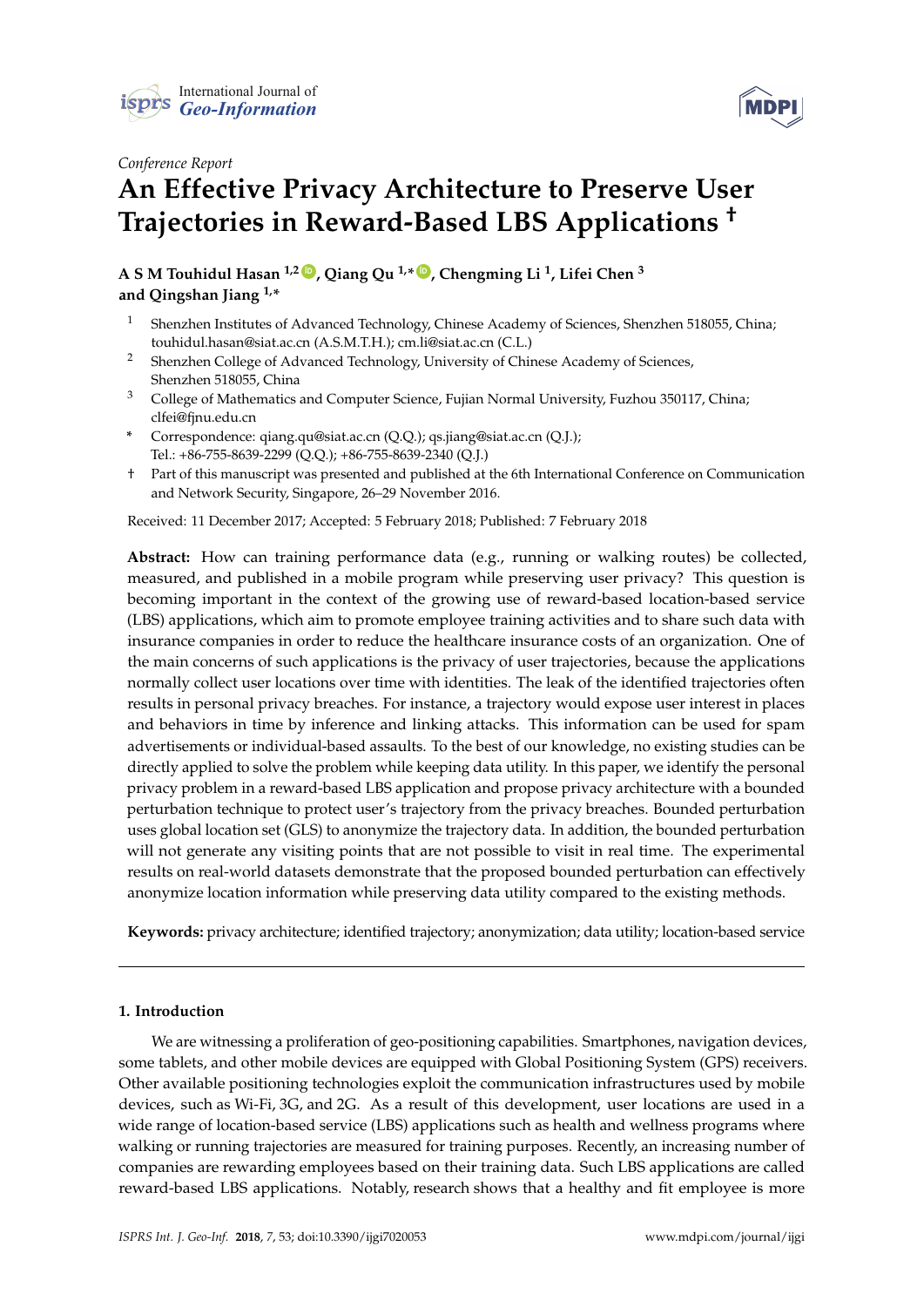productive and generates lower expenditure for healthcare costs [\[1\]](#page-13-0). Moreover, a company may save \$300, 000 on healthcare costs by providing data to the insurance company [\(www.businessinsider.](www.businessinsider.com/company-saved-money-with-fitbits-2014-7) [com/company-saved-money-with-fitbits-2014-7\)](www.businessinsider.com/company-saved-money-with-fitbits-2014-7). Therefore, reward-based LBS applications are of importance and becoming popular in real world situations due to the "healthy" functionalities they offer, including rewarding and data-sharing. Users often use smart devices together with fitness LBS applications. These smart devices continuously collect a variety of measurements concerning physiological features such as acceleration, respiration, and electrocardiography (ECG) records [\[2,](#page-13-1)[3\]](#page-13-2), including smartphones and wearable devices [\[4\]](#page-13-3). Moreover, they often have modules of GPS, Wi-Fi, accelerometer, and different functional sensors that can keep track of user activities in real-time. With this data, user behaviors including smoking, personal stress, and moving patterns can be learned and reported by the applications [\[5](#page-13-4)[,6\]](#page-13-5). By accumulating data from different sources and applying sophisticated machine learning algorithms, LBS healthcare systems have been attracting attention [\[3](#page-13-2)[,7\]](#page-13-6). Reward-based LBS applications constitute such systems for business use.

The data collected from reward-based LBS applications are of interest to both employers and insurance companies with strong economic motivations. Employers store and analyse the data to provide rewards and motivate employees for proper training; insurance companies purchase the data from employers for product design. However, the data may pose a serious issue of personal privacy breach because identified trajectories and other confidential information are easy to restore [\[8,](#page-14-0)[9\]](#page-14-1). The USA Federal Trade Commission has shown that aspects of the data privacy of popular fitness apps are easily breached including user names, emails, search histories, dietary habits, and activity routes (i.e., trajectories) [\(www.smh.com.au/digital-life/digital-life-news/data-collection-wearable](www.smh.com.au/digital-life/digital-life-news/data-collection-wearable-fitness-device-information-tracking-your-life-20150416-1mmzbq.html)[fitness-device-information-tracking-your-life-20150416-1mmzbq.html\)](www.smh.com.au/digital-life/digital-life-news/data-collection-wearable-fitness-device-information-tracking-your-life-20150416-1mmzbq.html).

The data logs generated by a reward-based LBS application have trajectories with exact locations and the corresponding user identities, which can be used for spam advertisements, individual-based assaults, and linking attacks [\[8,](#page-14-0)[10,](#page-14-2)[11\]](#page-14-3). The breached user trajectories could be used to identify a user and her points of interest (PoIs) in the other publicly available datasets. For instance, bike sharing datasets are published publicly by removing user identity [\[12\]](#page-14-4). Reward-based LBS application data might be used to identify the particular user by linking attacks in the bike sharing datasets. The breach of identified trajectories thus brings serious security and privacy issues for implementing reward-based LBS applications. However, traditional data privacy mechanisms [\[13–](#page-14-5)[15\]](#page-14-6) cannot be used for this study, as they focus on preventing de-anonymization of identity data [\[16](#page-14-7)[,17\]](#page-14-8). The privacy of the reward-based LBS applications not only indicates user identity, but also the corresponding trajectories. Therefore, it requires a client-server privacy setting to anonymize the user trajectory. Studies show that the leak of trajectories may reveal the corresponding user identities [\[18\]](#page-14-9). This study proposes a privacy setting that considers a user's privacy requirements, the adversary's background knowledge, and the anonymized data utility. Data utility [\[8,](#page-14-0)[19\]](#page-14-10) refers to how effectively the anonymized dataset acts compared to the original trajectory data. For instance, it can be used for billboard advertisements or traffic analysis. The privacy architecture thus outputs privacy-preserved data without changing the length and duration of trajectories for the corresponding user, which can be utilized to obtain the points of interest and crowded spots for a particular area. However, physical activity logs with trajectories pose challenges for the data anonymizer to protect personal privacy [\[8\]](#page-14-0).

In this study, a client-server privacy architecture is introduced that protects identified trajectories with higher data utility. The privacy architecture follows privacy design principles [\[20\]](#page-14-11) to anonymize trajectories at the user end with a fixed global location. We propose a bounded perturbation method for anonymizing identified trajectories. Note that perturbation methods modify spatial coordinates by adding random noises [\[15](#page-14-6)[,21\]](#page-14-12). However, these methods may have problems in preserving data utility, as the performance routes would be significantly changed. The proposed method can protect the data privacy while keeping the data utility by global location set. The generated trajectory is able to avoid user privacy breach and achieve approximately equal performance in terms of the original dataset.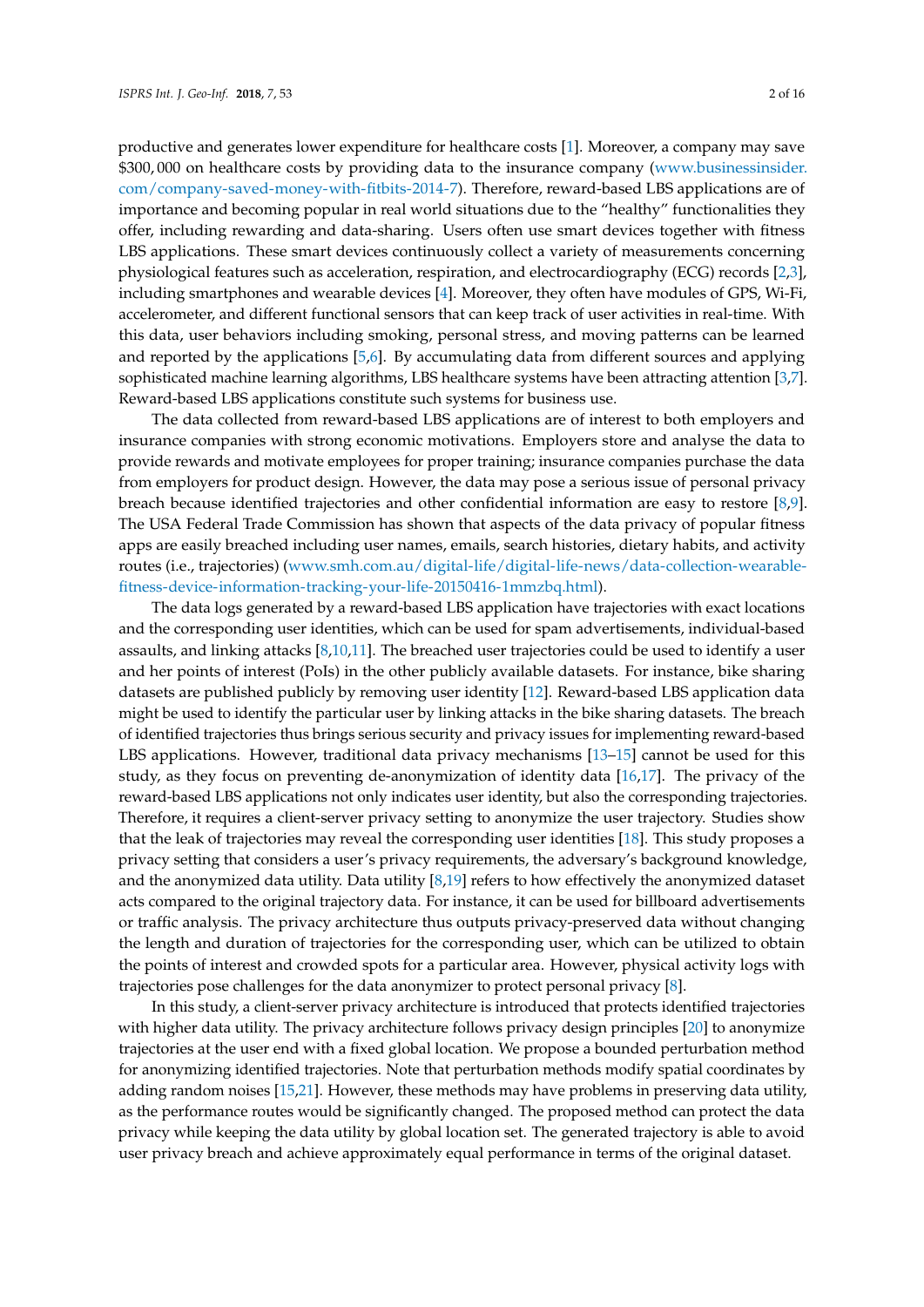The remainder of this paper is structured as follows. The studies on the privacy and anonymization of spatial data are reviewed in Section [2.](#page-2-0) In Section [3,](#page-4-0) we present the details of the proposed privacy architecture. The experimental results are discussed in Section [4,](#page-8-0) and the paper is concluded in Section [5.](#page-13-7)

## <span id="page-2-0"></span>**2. Background and Related Work**

Reward-based LBS applications leveraging identified spatial data are becoming popular. Numerous privacy breaches have been proposed to illustrate how to breach the user privacy to obtain trajectory data [\[18](#page-14-9)[,22](#page-14-13)[–24\]](#page-14-14). In this section, we briefly review the inference and linking attacks, anonymization techniques, adversary, and background knowledge of trajectory data analysis.

#### *2.1. Inference and Linking Attacks*

An inference attack takes the input of LBS application data along with external information to gain underlying knowledge about users that breaches their individual privacy. This knowledge could be workplaces, home addresses, social networks, places of interest, mobility patterns, physical conditions, and political views. For instance, recent studies [\[18](#page-14-9)[,25](#page-14-15)[,26\]](#page-14-16) show that the movement patterns can be predicted from visited places. In the study by Song et al. [\[26\]](#page-14-16), the authors analysed 50,000 users' anonymized trajectories obtained from a mobile phone company, and the results show that 93% of the data could be used for mobility prediction.

Based on movement patterns, there are some mobility models such as semantic trajectories that can be used to link places with semantic information [\[18\]](#page-14-9). A user's mobility behavior can be easily obtained from the user's frequently visited routes [\[27\]](#page-14-17). An adversary might use the semantic information and frequent routes to derive a clear understanding of user mobility behaviors. For example, a user leaves home (*Po I*1) bringing their child to school (*Po I*2) before going to work (*Po I*3) on weekdays, which is more in-depth knowledge than simply knowing the movement pattern  $Pol_1 \implies Pol_2 \implies Pol_3$ . A social relation shows that two users are in contact with a non-negligible amount of time and they share some social links, which may lead to the inference attack on the trajectory dataset.

In reward-based LBS applications, we know that the location data has been submitted to the organization with the user identity. From the inference attack, an adversary could gain knowledge about mobility frequency for a user's particular route. Therefore, inference attacks help an adversary to link the user with the publicly available data sources (i.e., bike sharing transaction records [\[12\]](#page-14-4)) to identify the user's corresponding sensitive information, which is called a linking attack [\[11\]](#page-14-3).

The related work shows that trajectories are of importance to user privacy. In this paper, we are focusing on hiding user visiting trajectories which are generated by reward-based LBS applications in order to avoid inference and linking attacks.

#### *2.2. Anonymization Techniques*

In relational databases, although identifiers are removed, a set of quasi-identifiers can re-identify a person in a published table [\[28\]](#page-14-18). To protect the re-identification of identity, *k-*anonymity [\[16\]](#page-14-7) and *l-*diversity [\[17\]](#page-14-8), among other methods, have been proposed to publish relational data with privacy preservation. Both *k-*anonymity and *l-*diversity use perturbation, suppression, and generalization to anonymize data. In these methods, the authors focus on de-anonymization attack protection. The privacy metrics and methods work well with relational data. However, the identified trajectories pose challenges to the methods, especially considering the preservation of data utility [\[2\]](#page-13-1). Similarly, in the studies of References [\[13](#page-14-5)[–15](#page-14-6)[,19](#page-14-10)[,29](#page-14-19)[–31\]](#page-14-20), data privacy is ensured while user trajectories are published, so they cannot be used in a straightforward way in this work.

Spatial and temporal cloaking [\[30\]](#page-14-21) is an extension of the *k-*anonymity for spatio-temporal data. The primary idea is to guarantee that at each time-stamp a user is located in a location that is shared by at least *k-1* other users. A conceivable approach to achieve the property of spatial and temporal clocking is to split the space into areas of different sizes until further splitting is necessary in order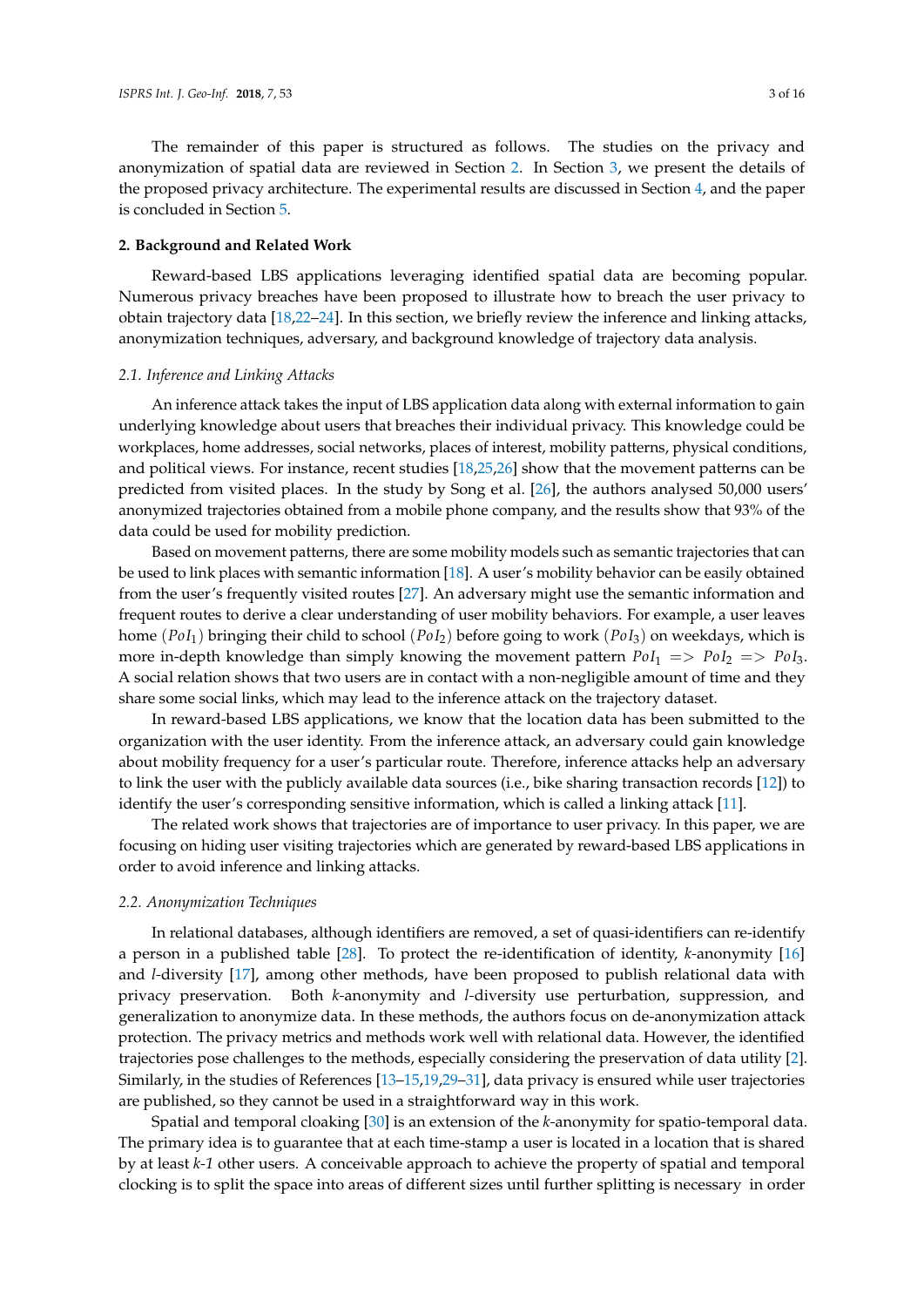to violate *k-*anonymity. Swapping [\[31\]](#page-14-20) refers to exchanging the trajectories of a period between users. For example, by swapping trajectories of Alice and Bob for today, their behaviors become unrecognizable and predictable. Both methods are of a relational nature, and for the studies, the data privacy is ensured while user trajectories are published. Thus, they cannot be used to solve this problem in a straightforward way.

An anonymization algorithm *A* gets an individual LBS application daily trajectory *L* as input, introduces ambiguity by adding or removing some information from *L*, and generates the output *L'*, an anonymized version of the original dataset *L*. The LBS application data for the proposed problem does not follow the relational nature. Therefore, the trajectory data needs to be anonymized with anonymization techniques such as perturbation, generalization, and suppression, and it does not satisfy any privacy model (namely *k-*anonymity). After anonymization, the trajectory data can ensure that the contributed user in the LBS application dataset will be indistinguishable. Considering individual trajectory data, we discuss pseudonymization, generalization, suppression, and perturbation anonymization techniques.

Pseudonymization [\[29\]](#page-14-19) substitutes identifiers of mobility traces by creating an arbitrary pseudonym or combining unknown values. Pseudonymization is often insufficient for privacy protection because the trajectory data can identify the person. To limit the disclosure of a user trajectory, we can apply generalization [\[32\]](#page-15-0), suppression [\[16\]](#page-14-7), and perturbation [\[15,](#page-14-6)[21,](#page-14-12)[33\]](#page-15-1) techniques.

Generalization is a process that modifies a value to a more generalized one [\[32\]](#page-15-0). If the value is numeric, this value may be changed to a range of values. For example, value 52 can be replaced by range 51–55. If the value is a categorical value, it may be transferred to another categorical value denoting a widespread concept of the original categorical value. For example, the country Japan can be changed to region Asia and the country Canada can be changed to North America. We can incorporate the generalization idea to anonymize the location data, but it will reduce the data utility [\[11\]](#page-14-3). Suppression is a process that changes a particular value in an attribute to a suppressed value, denoted by \*, and it also reduces the data utility.

Conversely, perturbation modifies the location coordinates by adding some random noise. For example, random noise can be generated by a Gaussian or uniform distribution. In perturbation, if the surrounding area is not taken into consideration, the perturbed coordinates might have no physical sense (e.g., in a middle of a lake or on a cliff), and this reduces the data utility. In the following Table [1,](#page-3-0) we summarize the anonymization techniques which can be used to anonymize personal trajectory data.

<span id="page-3-0"></span>

| Anonymization           | Methodology                                                                                | <b>Privacy Breach</b> | Data Utility |
|-------------------------|--------------------------------------------------------------------------------------------|-----------------------|--------------|
| Pseudonymization [29]   | Substitutes the identity of the individual<br>with arbitrary values.                       | High                  | High         |
| Generalization [32]     | Generalizes the trajectory data.                                                           | Medium                | Low          |
| Suppression [16]        | Suppresses the trajectory data by a<br>suppressed value, namely (*).                       | Low                   | Low          |
| Perturbation [15,21,33] | Appends random noise to the trajectory<br>data, and does not consider the<br>surroundings. | Low                   | Medium       |

**Table 1.** Summary of the anonymization techniques.

\* denotes the suppressed value.

In this paper, we study the protection of identified trajectories from reward-based LBS applications. As this requires the preservation of data utility, generalization and suppression are not applicable. However, other methods based on pseudonymization have a higher privacy breach, and perturbation does not provide higher data utility. We thus propose a bounded perturbation for this work, which is a utility-preserving privacy technique for identified trajectories of reward-based LBS applications.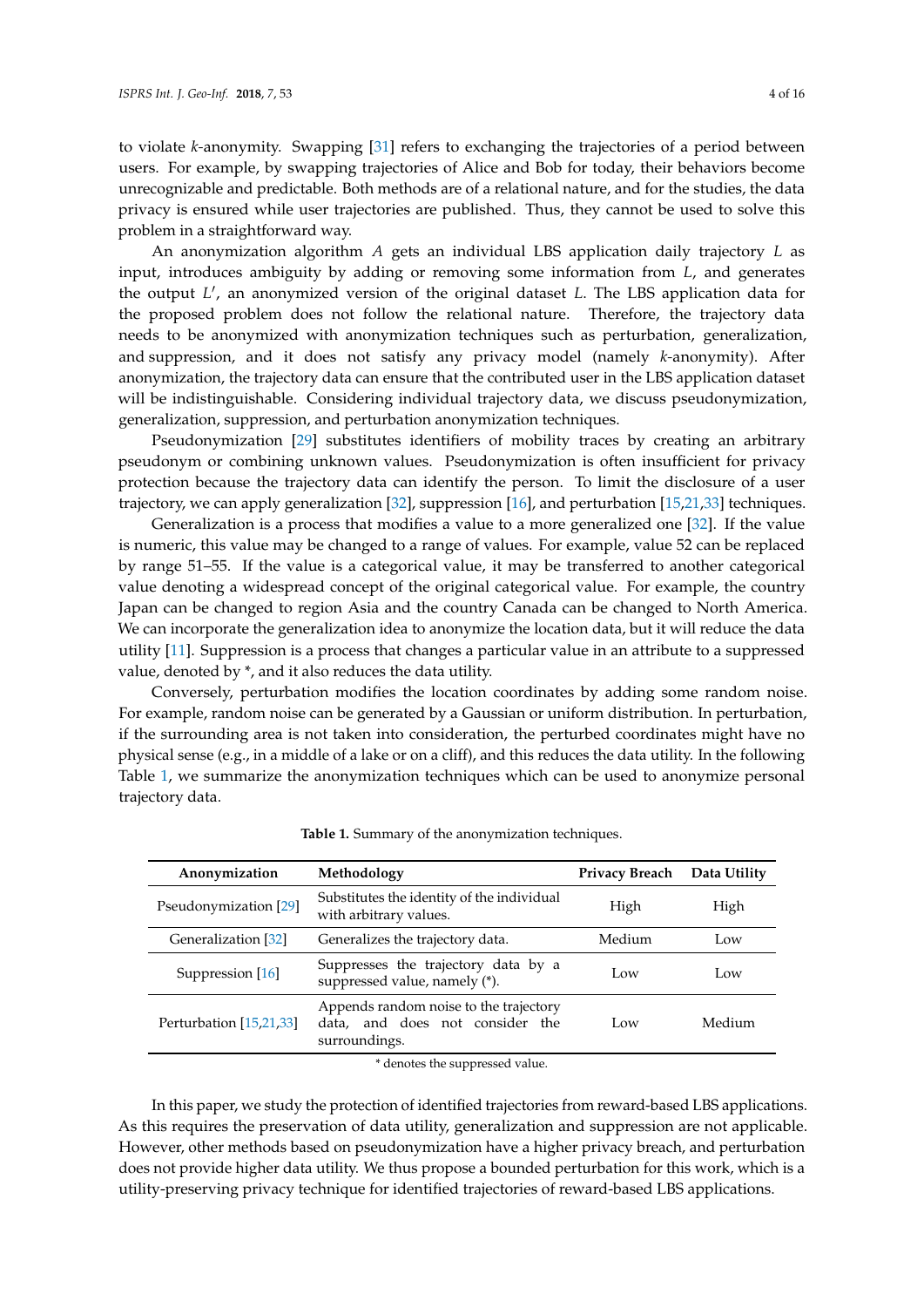## *2.3. Adversary and Background Knowledge*

The characterization of an adversary is essentially done by specifying the actions he intends to perform, the goal of his attack, and the way he can interact with the system. The adversary is an attacker who aims to retrieve identified trajectories to discover user points of interest and frequent routes which might breach the privacy of a user. In reward-based LBS applications, the data analyzer might have the potential to become an adversary, and would use his data access authorization to breach user points of interest and frequent routes.

Background knowledge can be described as an adversary's experience which has been obtained from life experience or discovered formally from prior rules coordinates in the data analysis. However, for LBS applications, the user's trajectory is be stored in the organization. We thus assume that the adversary's background knowledge is the collected trajectory data generated by the LBS users. This background knowledge helps the adversary to determine an individual's points of interest and frequent routes, which may lead to inference and linking attacks.

## <span id="page-4-0"></span>**3. A Client-Server-Based Privacy Methodology**

In this section, we introduce the client-server privacy architecture, followed by the proposed bounded perturbation technique to effectively anonymize identified trajectories with utility preservation.

# *3.1. Client-Server Privacy Architecture*

The fundamental functionality of the proposed privacy architecture lies in anonymizing the user trajectory in a client-server privacy setting to ensure that the data contributors are safe in a dataset. Figure [1](#page-4-1) illustrates the overview of the proposed client-server privacy architecture. In the privacy architecture, it has the following components: end-user (or employee), intermediary device (client), central server, business organization (or employer), and data processing organization (or insurance company).

<span id="page-4-1"></span>

**Figure 1.** Client-server privacy architecture.

An employee generates LBS application-specific data by health fitness devices that link with the intermediary device (e.g., computer, cell-phone) for the trajectory anonymization. An intermediary device could be a cell phone, a computer, or any suitable device that executes the procedure to complete the anonymization processes. It anonymizes the trajectory at the user end by applying the bounded perturbation technique. For anonymization, the intermediary device requests that the global location is set to the central server and anonymizes the visiting locations of the user.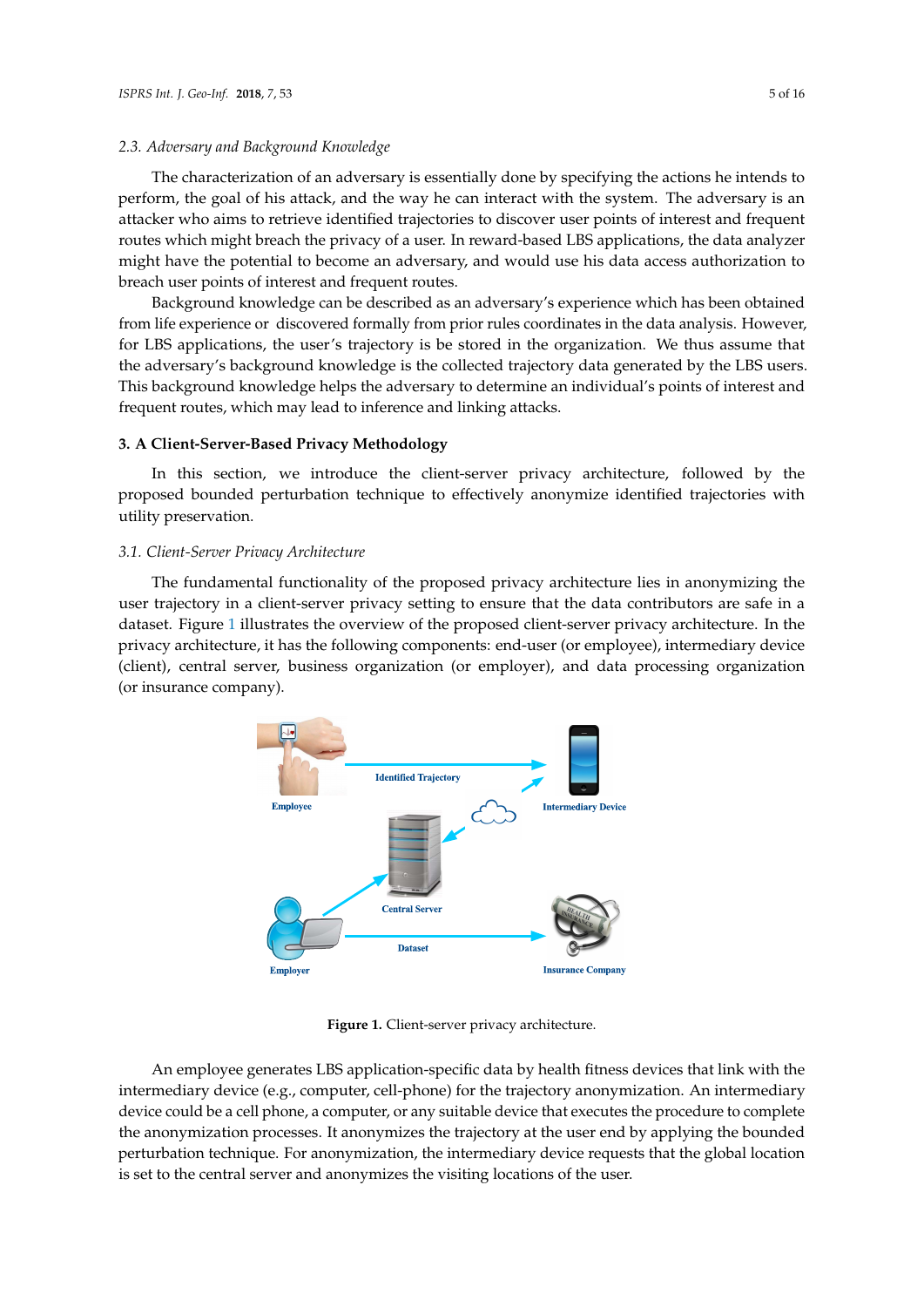The central server supports the anonymization process, which generates the global location set and keeps the records from users. An employer is the facilitator to introduce a reward-based LBS application. Moreover, an employer uses the application-specific data to give rewards to end-users for being active in daily life and to negotiate with insurance companies to reduce insurance cost.

An insurance company is a third-party business organization that would use end-user data for analysis.

## *3.2. Anonymization*

Identified trajectories would breach user privacy, and we must anonymize such trajectories before sharing them with the central server. To anonymize the trajectories, we introduce a global location set to perform bounded perturbation.

Let *u* denote a user in the reward-based LBS system. A movement of user *u* updates a tuple  $\langle i, (x, y, t) \rangle$ , where *id* represents the identity of the user *u*, and the tuple describes that the user *u* visited point (*x*, *y*) at time *t*. Here, *x* is the longitude, *y* is the latitude, and *t* is the detailed recording of time. The user movement history can be used to draw the movement patterns of the user, and it is defined as follows.

**Definition 1** (Identified trajectory)**.** *An identified trajectory is a sequence of successive PoIs visited by an identified user along time t, represented as*

$$
L = \{ id, (x_1, y_1, t_1), (x_2, y_2, t_2), \ldots, (x_n, y_n, t_n) \},
$$

 $w$ here id is the identity of the user  $u$ ,  $(x_i, y_i)$  represents the longitude and latitude of PoI $_i$ , and  $t_i$  is the *corresponding time.*

The strategy of reward-based LBS applications is to preserve the trajectory data *L* along with other application-specific features. In the preserved trajectory *L*, any independent part of a user *u* with a start and end point is called a route. In an urban area, a route is called a frequent route if a route appears a number of times in the trajectory dataset. Because of the frequent nature, the route is considered as an unsafe route for the user *u* [\[27\]](#page-14-17). In addition, a unique route might identify a user and threaten his privacy.

For the reward-based LBS application, we consider that the trajectory data *L* might have frequent and unique user routes. Therefore, identified trajectories would breach user privacy, and we must anonymize user daily trajectories before sharing them with the business organization. To anonymize the trajectories, a global location set is introduced to perform the anonymization operation.

**Definition 2** (Global location set (*GLS*))**.** *A GLS consists of all the points of interest (PoIs) in a region. Every PoI has a location and a description for its semantic meaning, such as walkway, highway, residential house, lake, mountain, and landmark. A GLS is represented as*

 $(loc_1, location_1), (loc_2, location_2)...(loc_i, location_j),$ 

*where loc<sup>i</sup>* = (*latitude*, *longitude*) *is a pair of coordinates of PoI i, and location<sup>j</sup> represents its semantic description.*

*GLS* is generated by using OpenStreetMap API [\[34\]](#page-15-2). Figure [2](#page-6-0) is an example of a global location set, where nodes represent the *PoIs*. Generally, *PoIs* are connected with each other by the road networks. Therefore, for the analysis, we consider that the *PoIs* are connected with each other by a distance *d*.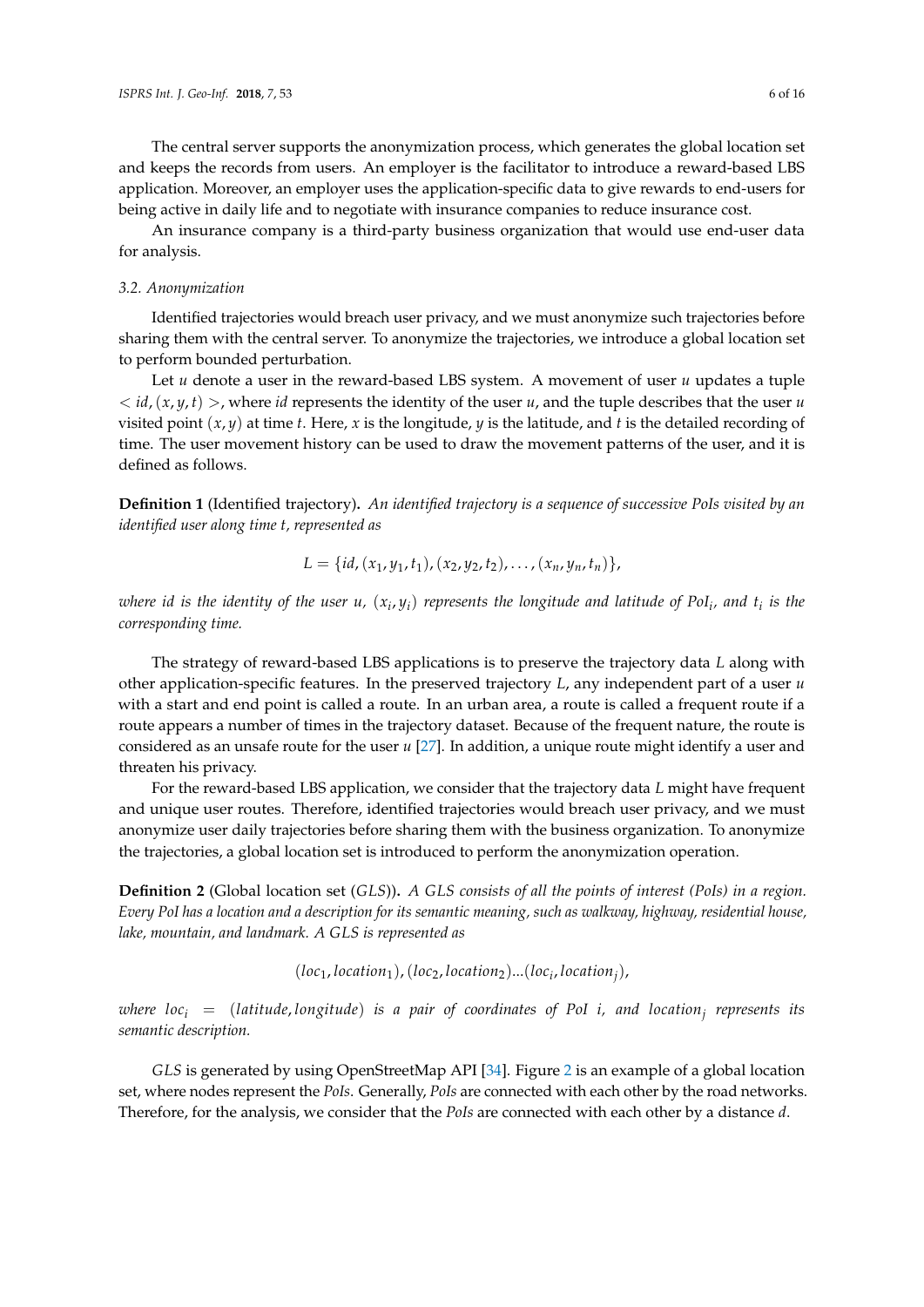<span id="page-6-0"></span>

**Figure 2.** Illustration of global location set.

The user's visited trajectory is *L*, and we know that *L* would breach user privacy by revealing the *PoIs* and frequent routes. For trajectory anonymization, we may append the random noise  $r = (rd, ra)$ with the visited *PoIs*, which will result in new *PoIs'* that are impossible to visit in reality (e.g., in the middle of a lake or on a mountain cliff). Therefore, we propose *bounded perturbation* techniques with the global location set *GLS* to anonymize the location trajectory *L*.

**Definition 3** (Bounded perturbation)**.** *Unlike the perturbation methods in References [\[15,](#page-14-6)[21\]](#page-14-12), bounded perturbation includes random noise r* = (*rd*,*ra*) *with the actual data points, but it takes the global location set GLS into consideration to guarantee its availability. Therefore, the generated data points would not include invalid places. This reduces the utility of the generated trajectories.*

For instance, the new *PoIs* are generated by adding some random noise *r*; i.e.,  $(x'_i = x_i + r_x, y'_i = y_i + r_y)$ , where  $r_x$  is the random noise for  $x_n$  and  $r_y$  is the random noise for *yn*. To calculate random noise for longitude and latitude points, we use the Earth's radius; we assume the Earth's radius is *R*, random distance is *rd* in  $\vert l \vert \leq r d \leq k \vert$ , where *l* is the minimum and *k* is the maximum distance in meters which depends on the area of the city, and random uniform direction *ra* over  $[0, 2\pi]$ , respectively. Then, the random noise  $r_x$ ,  $r_y$  is

<span id="page-6-1"></span>
$$
r_x = \frac{rd}{R(\cos(\pi \times \frac{y_n}{ra}))} \times \frac{ra}{\pi},\tag{1}
$$

<span id="page-6-2"></span>
$$
r_y = \frac{rd}{R} \times \frac{ra}{\pi}.
$$
 (2)

We compare the generated point  $(x'_i, y'_i)$  with the global location set *GLS* by the map matching techniques [\[35\]](#page-15-3). If it is in the *GLS*, we keep it as a newly generated anonymized point. Otherwise, we recompute the point with new random noise until it is in the *GLS*.

Given an identified trajectory *L* and applying bounded perturbation technique to generate the anonymized trajectory L', represented by

$$
L' = \{ id, (x'_1, y'_1, t_1), (x'_2, y'_2, t_2), \dots, (x'_n, y'_n, t_n) \},
$$

where *id* represents the identity of the user  $u$ ,  $(x'_i, y'_i)$  represents the generated longitude and latitude *Po I<sup>i</sup>* , and *t* represents the corresponding time.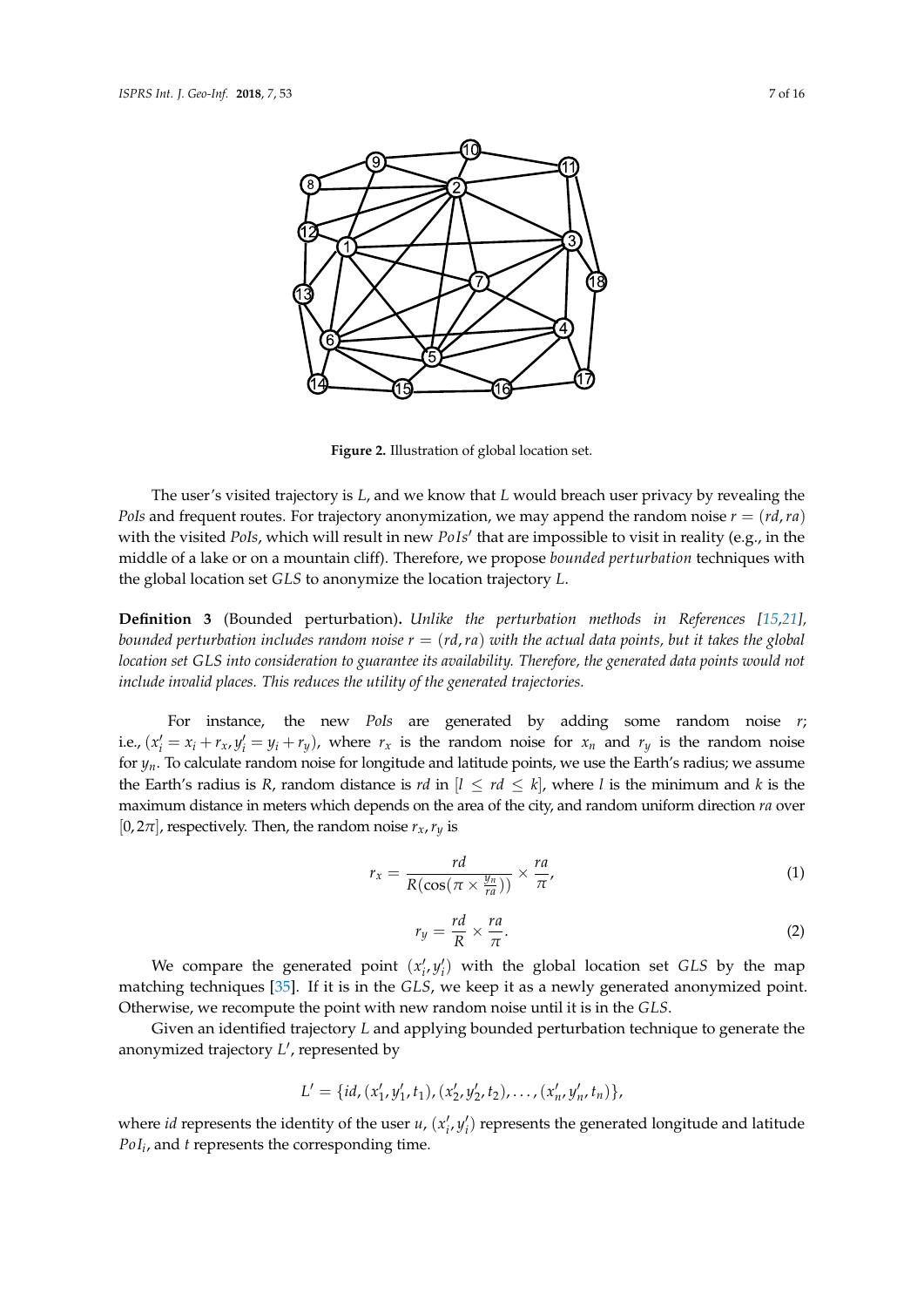An anonymized trajectory L' is the newly generated trajectory bounded by *GLS* with the visited timing information, and it excludes original visited places from the identified trajectories, so that the anonymized trajectory L' will protect the user's *PoIs*, unique routes, and frequent routes.

The primary goal for preserving user privacy is anonymizing the trajectory, and we must also consider the data utility. Therefore, in the anonymized dataset, we measure the data utility by the relative distortion.

**Definition 4** (Relative distortion)**.** *The relative distortion measures the quality of the anonymized dataset compared with the original dataset. Let the original count be O and the anonymized count be A, then the relative distortion is*

<span id="page-7-1"></span>
$$
Relative Distortion = \frac{|O - A|}{O}.
$$
\n(3)

*To calculate relative distortion, we consider the positive distortion (i.e., calculate the absolute difference of original and anonymization count).*

For instance, if a *PoI* is visited 10 times in the original dataset and 6 times in the anonymized dataset then the relative distortion of the *PoI* is  $|10 - 6|/10$ , which is 0.4.

## *3.3. Anonymization Algorithms*

In this section, we present two algorithms to perform anonymization of identified trajectories. We introduce the global location set to do the anonymization process effectively, and Algorithm [1](#page-7-0) produces a global location set. Taking the daily identified trajectory *L* and the global location set as arguments, the Algorithm [2](#page-8-1) outputs the anonymized trajectory L' for the corresponding L.

## 3.3.1. Generation of Global Location Set

The algorithm is introduced to complete the perturbation process for user-visited locations over a particular time period. As a perturbation process may generate invalid *PoIs*, we introduce a global location set *GLS*, and the generation of *PoIs* will be within the set in order to avoid problems. We thus call the perturbation process a *bounded perturbation*. Algorithm [1](#page-7-0) produces the *GLS* at the server side, and an intermediary device requests it in order to complete the anonymization process. In addition, Algorithm [1](#page-7-0) helps to generate those locations that are valid. An employer specifies the possible areas to analyze the employees' data, and then the algorithm determines the bounding box of the global location set. In line 1, we initialize a bounding box *B* and a global location set *GLS*. A global location set *GLS* is generated in lines 1 to 4, and finally returns the *GLS*.

# <span id="page-7-0"></span>**Algorithm 1** Generation of a global location set.

Input: A bounding box *B* in the OpenStreetMap [\[34\]](#page-15-2) with four parameters  $(x_1, y_1, x_2, y_2)$  where  $x_1$  and  $x_2$  are longitude coordinates and  $y_1$  and  $y_2$  are latitude coordinates;

Output: Generate the possible visited locations *GLS* ={all possible visited locations} in the bounding box *B*;

1: Initialize  $B = \{(x_1, y_1), (x_2, y_2)\}$ ,  $GLS = \{\}$ ,  $VL = \{\text{highway}, \text{landmark}, \text{etc.}\};$ 

- 2: **for** Each point {*loc<sup>i</sup>* , *locationj*} in the bounding box *B* **do**
- 3: **if**  $(B(loc_i, location_j) == VL)$  then
- 4:  $GLS = \{GLS\} \cup \{loc_i, location_j\};$ **return** *GLS*

#### 3.3.2. Anonymized Location Trajectory

The *anonymized location trajectory* algorithm is executed at the user end in a suitable device called the intermediary device (e.g., a computer or smart-phone) to anonymize the user's visited locations. Please note that we assume that wearable devices only collect physiological features with locations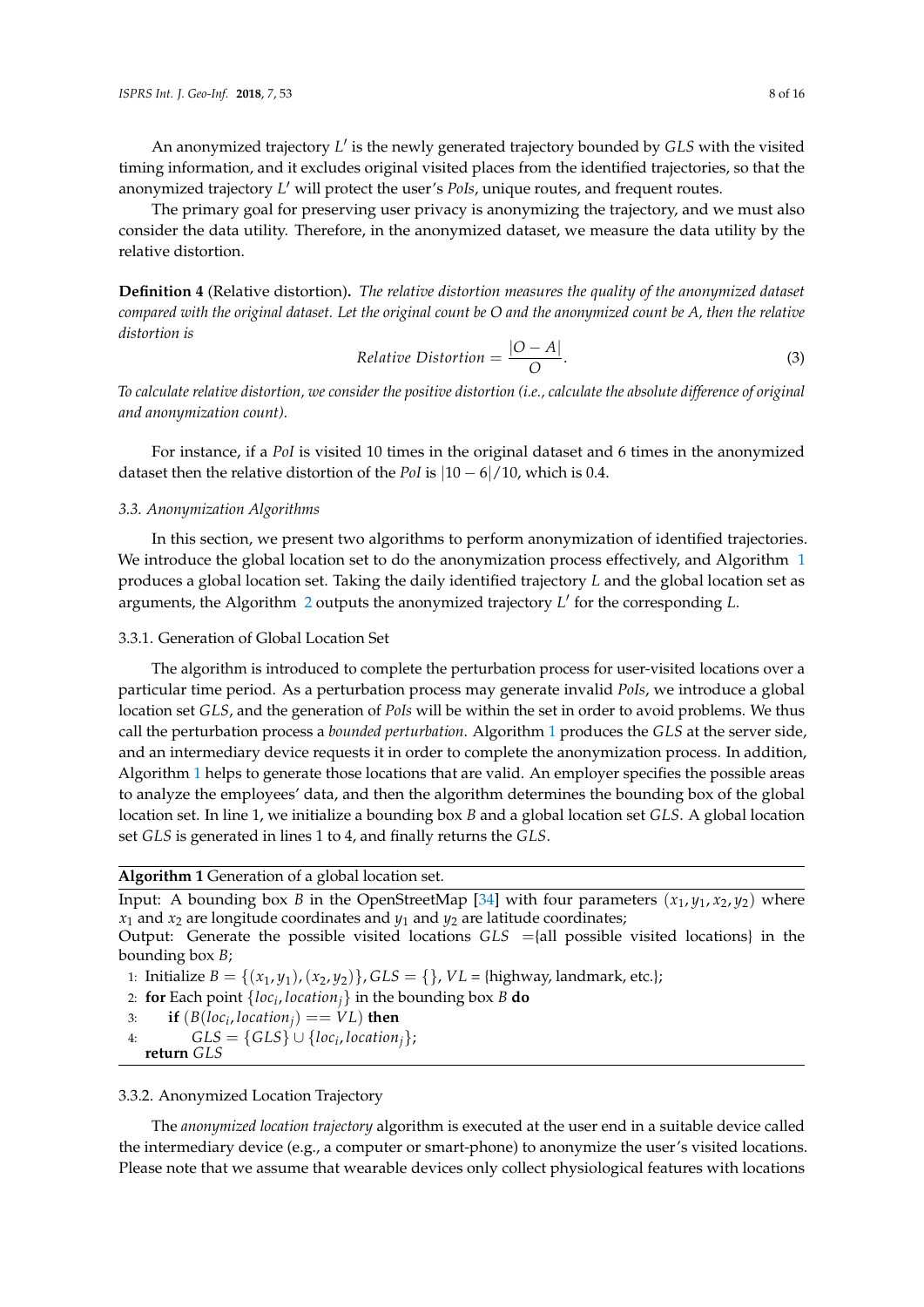and do not conduct any further processing, as the devices often have limited memory and processing power to execute the anonymization algorithm.

The algorithm takes the global location set *GLS* and user-visited locations *L* as input, and it produces the anonymized locations *L'*. We initialize the temporary global location set  $GLS_T$ , anonymized location trajectory L', random distance *rd* in  $l \leq rd \leq k$ , and random direction *ra* over  $[0, 2π]$  to calculate random noise *r*. To generate the anonymized trajectory *L'*, the original visited locations in *L* are deducted from the global location set *GLS* to make sure the generated locations do not have any original visited locations. In line 3, the algorithm generates the new anonymized trajectory L' by adding random noise *r*. In line 4, the timing information is added with the anonymized trajectory, and the algorithm returns the anonymized trajectory L' in line 5.

## <span id="page-8-1"></span>**Algorithm 2** Anonymized location trajectory.

Input: Identified trajectory *L*, global location set *GLS*.

Output: Anonymized location trajectory L' in the global location set GLS.

- 1: Initialize  $GLS_T = \{\}, L' = \{\}$ , random noise *r*;
- 2: Deduct the real visited locations from the global location set  $GLS_T = GLS L$ ;
- 3: Generate new locations  $L'$  in  $GLS_T$  for each visited point  $L$  with random noise  $r_x$  and  $r_y$  from Equations  $(1)$  and  $(2)$ .
- 4: Adding the timing information for each point in  $L'$  as in the  $L$ ; **return** *L* 0

## *3.4. Discussion on the Anonymization Technique*

In the client-server privacy architecture, two algorithms are introduced to complete the anonymization process. Figure [2](#page-6-0) is an example of a *global location set*, and we extracted it from OpenStreetMap data by using Algorithm [1.](#page-7-0) The visited path with timing information is called the identified trajectory and routes, and from the problem definition, it is known that an identified trajectory, unique, and frequent routes might breach the user's privacy. Therefore, it is necessary to anonymize identified trajectories to protect the user's *PoIs*, unique routes, and frequent routes before submitting them for further processing.

Suppose a user trajectory is  $1 \rightarrow 2 \rightarrow 3 \rightarrow 1$  $1 \rightarrow 2 \rightarrow 3 \rightarrow 1$  $1 \rightarrow 2 \rightarrow 3 \rightarrow 1$ , and Algorithm 2 is used to anonymize the visited locations. For simplicity, we consider that the distance *d* is uniform between points of interest. In anonymization, to add noise to the trajectory, distance *rd* and direction *ra* are selected randomly to generate the new anonymized visited locations. In Algorithm [2](#page-8-1) (line 2), the real visited path *L* is excluded from the global location set *GLS*, and line 4 generates the new anonymized visited locations in *L'* for the user. The algorithm could generate  $6 \rightarrow 7 \rightarrow 5 \rightarrow 6$  as the anonymized trajectory, which could be submitted for publishing. Supposing another trajectory  $5 \rightarrow 7 \rightarrow 3 \rightarrow 5$ , the generated anonymized visited trajectory could be  $1 \rightarrow 2 \rightarrow 3 \rightarrow 1$ . Both visited 1,2,3,5,7 in reality and anonymized points of interest are 1, 2, 3, 5, 6, 7.

By the existing studies, we know that perturbation can be used to solve the user privacy issues, but perturbation may generate some places that are practically impossible to visit, which reduces the data utility. We thus proposed a bounded perturbation with the help of global location set *GLS*, and this does not generate any locations that are not practically possible to visit. Therefore, our proposed bounded perturbation method has more data utility than the classical perturbation method.

# <span id="page-8-0"></span>**4. Experimental Evaluation**

In this section, we demonstrate experiments on real-world datasets. The experiments are divided into two parts: the first part was designed to present the personal privacy breach and test the effectiveness of the proposed bounded perturbation algorithm for trajectory anonymization in comparison with the perturbation methods. Our experimental results show that the bounded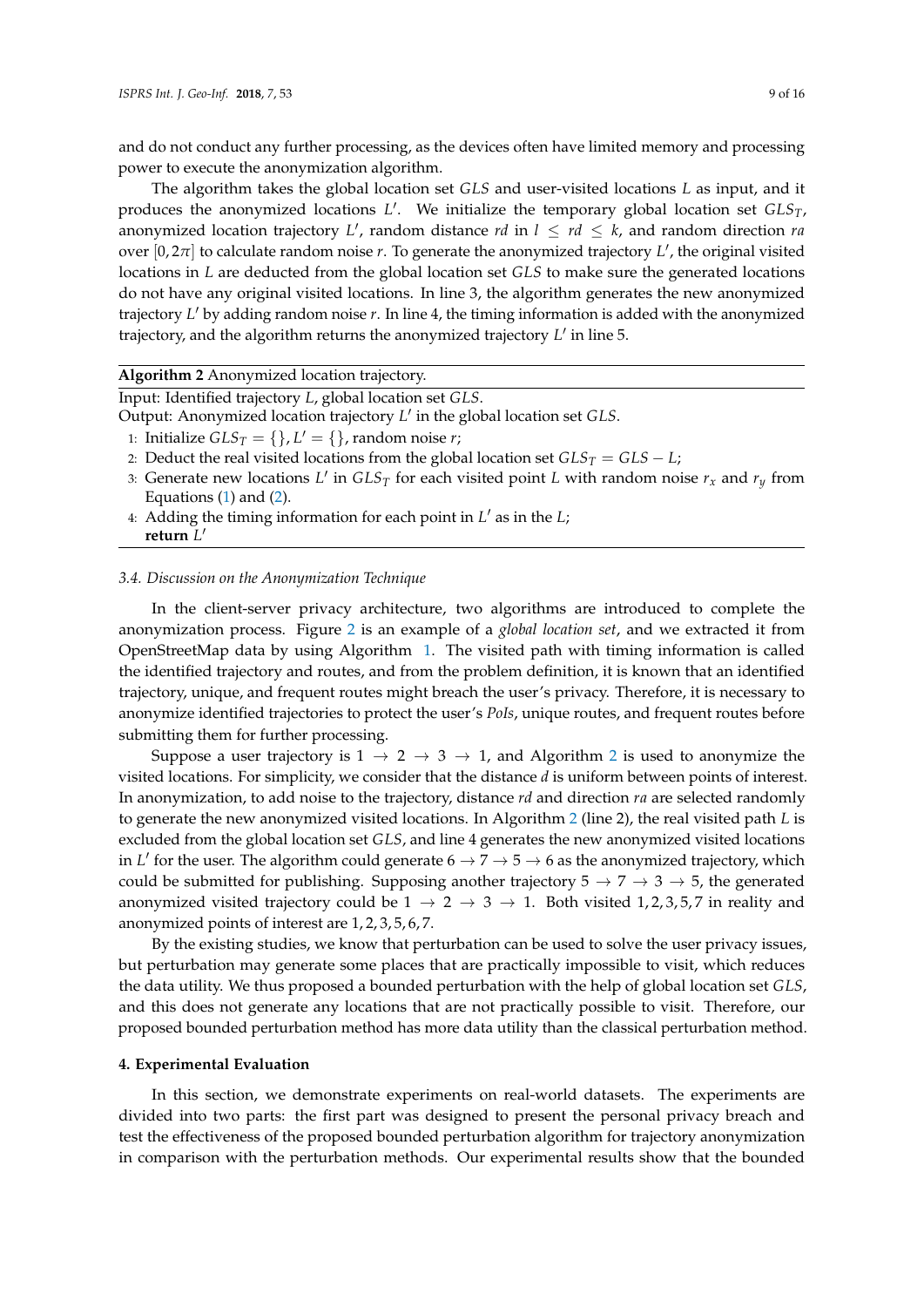perturbation method can successfully anonymize the trajectory points at the intermediary device. The results of this experiment are presented in Sections [4.2](#page-9-0) and [4.3.](#page-10-0)

In the second part, we measure the effectiveness of bounded perturbation and perturbation techniques in preserving data utility as compared with the original trajectory data. The experimental results demonstrate that the bounded perturbation preserves more data utility than the perturbation method. The results of this experiment are presented in Section [4.4.](#page-11-0)

# *4.1. Data Set*

In the experiment, we use the Geolife [\[36,](#page-15-4)[37\]](#page-15-5) project dataset to simulate the reward-based LBS application. This dataset was collected in the Geolife project from 182 users over three years, and it contains 17,621 identified trajectories.

To assemble the experimental environment, we used OpenStreetMap API [\[34\]](#page-15-2), R and several R packages [\[38](#page-15-6)[–40\]](#page-15-7), QGIS [\[41\]](#page-15-8), and Google Fusion Tables [\[42\]](#page-15-9) for the analysis of trajectory data.

## <span id="page-9-0"></span>*4.2. Privacy Breach*

In this section, we present the significance of protecting the user privacy of identified trajectories in a real-life setting. Figure [3](#page-9-1) demonstrates user trajectories over a period of time, and it gives the confidence to the adversary to learn about the particular user and can initiate an inference attack or conduct a linking attack to an available dataset. From the trajectories for a period, the adversary can find the user's frequent routes and the points of interest. The moving path has the user identity, timing, and latitude-longitude values. Therefore, the identified trajectories from a reward-based LBS application might breach user privacy.

<span id="page-9-1"></span>

#### **Figure 3.** Identified user trajectories.

By analyzing particular user data from the dataset, it is possible to find a user's points of interest and frequent routes to exhibit the privacy breach. Figure [3](#page-9-1) exposes the particular user's visited trajectory for a period of time. An adversary might use this particular user dataset to find the user's points of interest and frequent routes and apply this background knowledge to breach the user's privacy.

In terms of the Geolife [\[36,](#page-15-4)[37\]](#page-15-5) project dataset description, the location data were collected at five-second intervals; i.e., the location's latitudes and longitudes would be collected if the user's speed was at least 3.0 miles per hour. This means that if the user's speed was below 3.0 miles per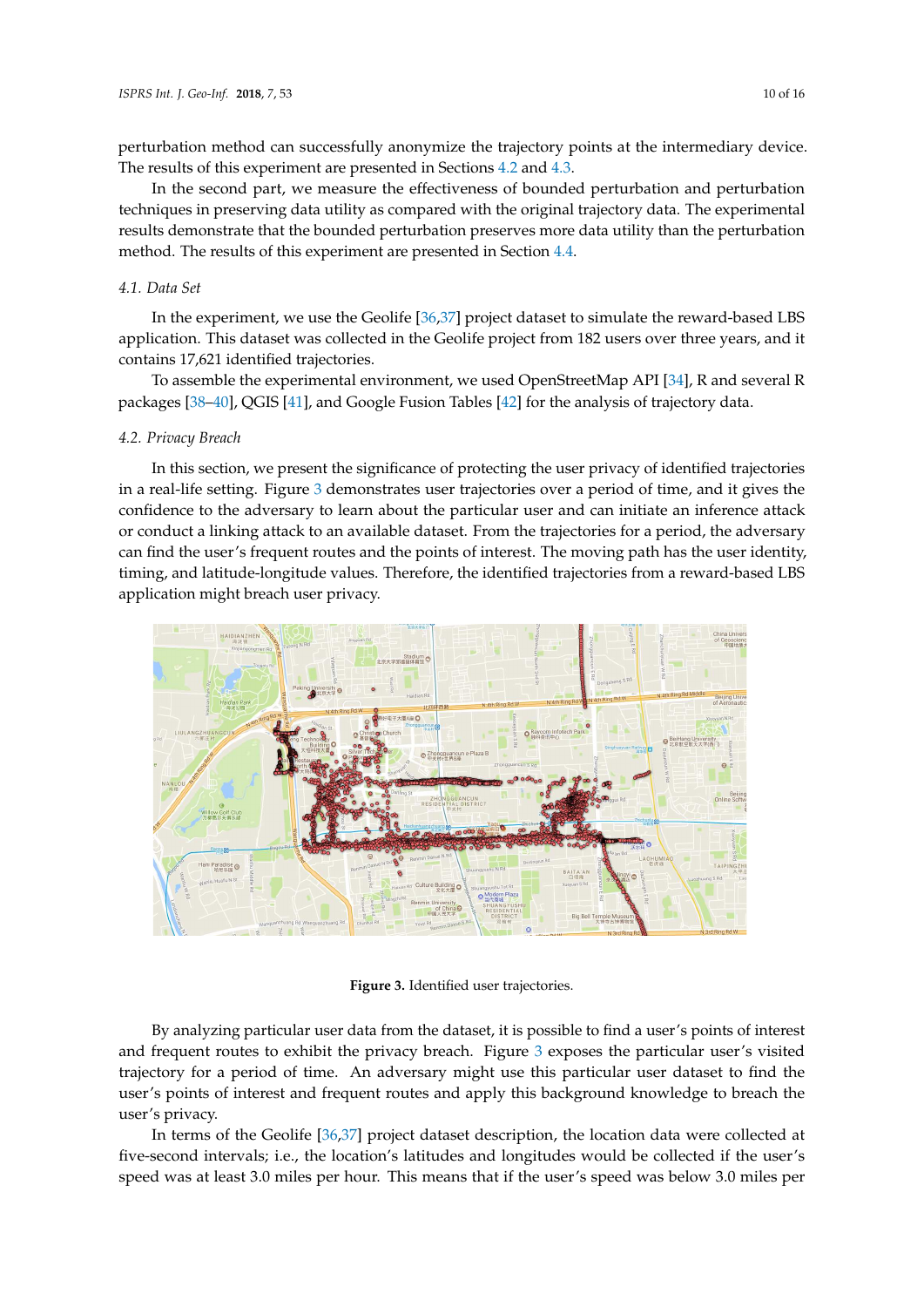hour, the data collection was stopped (e.g., taking a tour in the garden, watching a movie in a theater, exercising in the gym, or visiting a friend's home). The recorded last location point signifies the user's point of interest. Suppose a user was riding a bike to the gym and parked her bike at the parking place and the last location was recorded. Then, the adversary might conclude that the gym is one of the user's points of interest (considering that she is not running).

As a consequence, we can use the time interval properties of two consecutive location points to determine a user's visited points of interest. For instance, the time between two consecutive location records may determine if the location is a given user *PoI*. By analyzing the user dataset, we divide the time interval (in sec) into: *time interval*  $\geq$  300, *time interval*  $\geq$  600, 300  $\leq$  *time interval*  $\leq$  1800, and 600 ≤ *time interval* ≤ 3600. By the intervals and location information, we can easily find the points of interest of a particular user. In the experiment, we observe that a particular person visited 42 places in 600 ≤*time interval* ≤ 3600. Therefore, we can conclude that the user was more interested in those places.

# <span id="page-10-0"></span>*4.3. Location Trajectory Anonymization*

From the privacy breach section, it is observed that the user's privacy was breached by revealing points of interest and frequent routes, which may lead to an inference attack and a linking attack. In this case, it is necessary to anonymize the identified trajectory before presenting it to the organization's central server or a third-party service provider. In the privacy setting, we anonymized the user's daily trajectory and submitted it to the central server. Figure [4](#page-10-1) shows the anonymized locations of a user for a period of time, and the figure demonstrates that it has no frequent routes which the adversary may use to breach user privacy (i.e., inference and linking attacks).

In a reward-based LBS application, for instance, a health/wellness program's primary objective is to increase the productivity of the employees by keeping them healthy. In addition, the organization may utilize the physiological features to reduce the increasing medical insurance cost. The numerous demands for health/wellness programs and the data they produce might breach user privacy. Therefore, we proposed bounded perturbation techniques to generate logical locations to ensure users' privacy.

<span id="page-10-1"></span>

**Figure 4.** Anonymized locations of a user.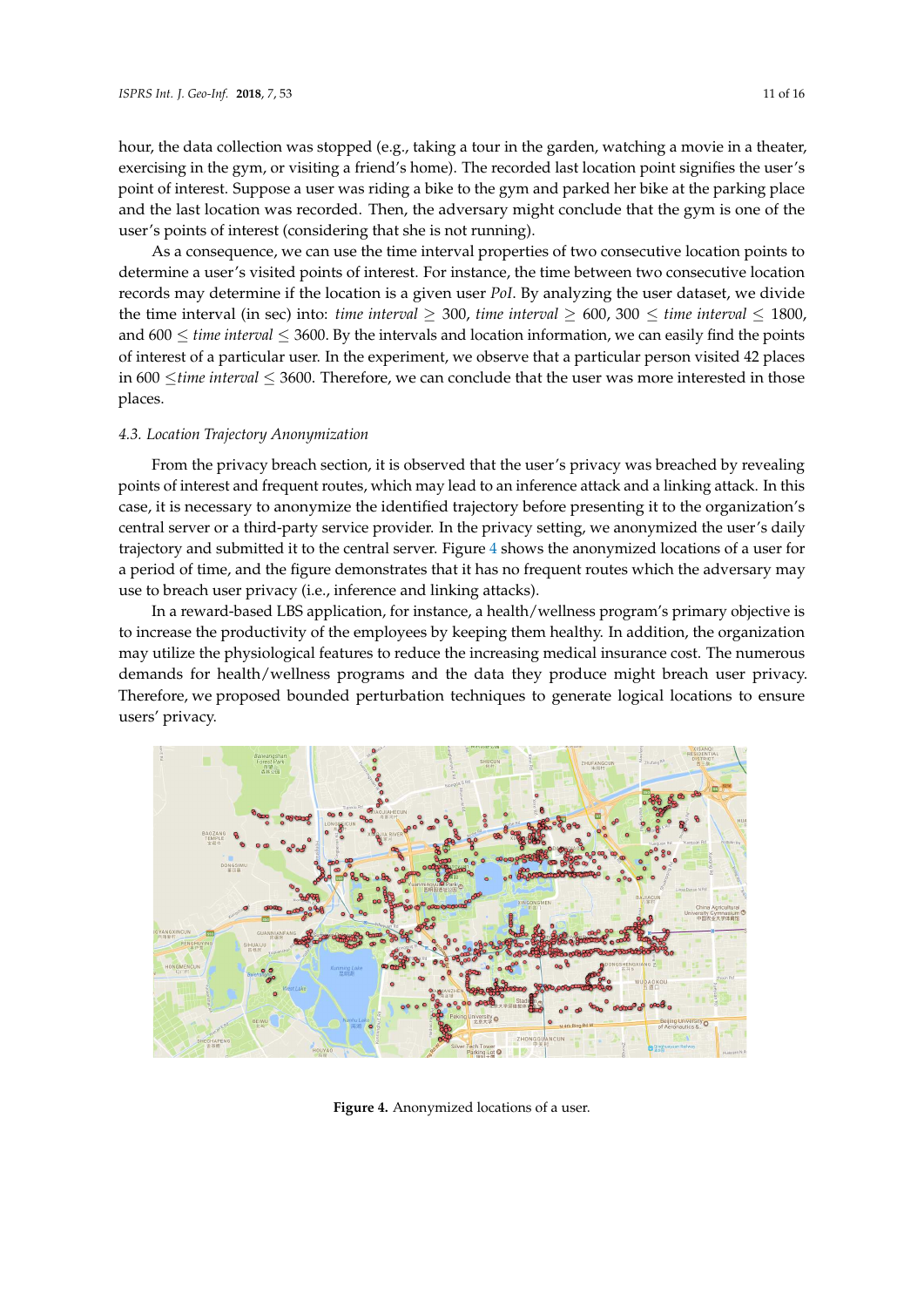## <span id="page-11-0"></span>*4.4. Data Utility*

Data utility is of great importance to reward-based LBS applications. In this section, we evaluate the data utility of the anonymized trajectories of the proposed bounded perturbation method. Anonymization at the user end might reduce the data utility regarding traffic or other data mining analysis because generated locations would be different locations. This can be true if the dataset contains only one user, but reward-based LBS applications are often supposed to have more than one user. By analyzing trajectory data, one can identify the points of interest and visiting users, which may be used by the advertising company to place a billboard advertisement. To determine mass population movements and points of interest, we need to consider the number of visitors, not the individuals who visited.

To see the effectiveness of the generated trajectory, we conducted two data utility measurement experiments on the anonymized and original datasets. In the first experiment, we identified the point of interest, and for each point of interest, we calculated the relative distortion. In the second experiment, the visiting users were counted for a particular area, and relative distortion was calculated. These experimental results may determine the quality of the anonymized dataset, and could be used to find the crowded spot in an area to place a billboard advertisement.

In the visited locations, not all points are considered as *PoIs*. To find the time-specific visited *PoIs*, we grouped the places into time intervals between two consecutive visited points, and we have divided the time intervals (in sec) into: *time interval*  $\geq$  300, *time interval*  $\geq$  600, 300  $\leq$  *time interval*  $\leq$  1800, and  $600 \leq$  *time interval*  $\leq 3600$ .

In Figure [5,](#page-11-1) on the Y-axis we plotted the *PoIs* in every 10,000 data points for the original data, bounded perturbation-generated data, and perturbation-generated data. It shows that bounded perturbation method had more *PoIs* than the perturbation methods [\[15\]](#page-14-6) for the particular area.

<span id="page-11-1"></span>

**Figure 5.** Visited points of interest (*PoIs*) in different time intervals.

The use case of Definition 4 is as follows. The DBSCAN [\[43\]](#page-15-10) algorithm was applied to the original dataset to obtain the most visited *PoIs* in a region and rank them based on the number of times they were visited [\[44–](#page-15-11)[46\]](#page-15-12). For each *PoI* from the original dataset, the count was measured in the anonymized datasets. After getting the anonymized visited count for individual *PoIs*, the relative distortion was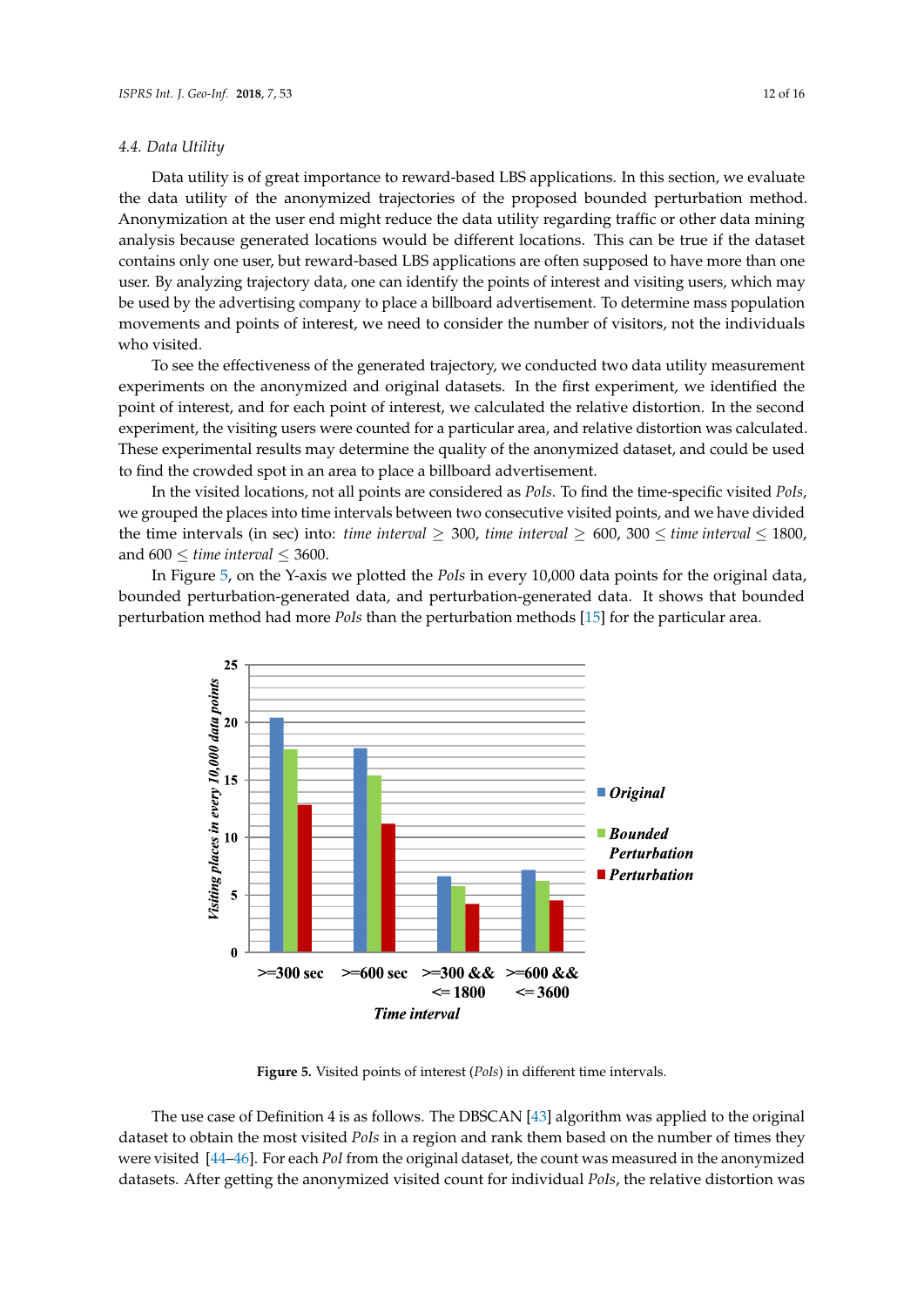calculated by Equation [\(3\)](#page-7-1). Furthermore, we calculated all individual *PoIs*' relative distortion and the average distortion. Let the relative distortion of a *PoI* be *D*; then, the average distortion of all *PoIs* can be determined by

<span id="page-12-2"></span>
$$
Average Relative Distortion = \frac{1}{n} \times \sum_{i=1}^{n} D,
$$
\n(4)

where *n* is the number of *PoIs*.

<span id="page-12-0"></span>The relative distortion on individual *PoIs* describes the quality of the anonymized dataset in comparison with the original dataset. Table [2](#page-12-0) demonstrates the average relative distortion for all *PoIs*. Experimental results demonstrate that the bounded perturbation has lower relative distortion than the perturbation method.

**Table 2.** Average relative distortion for *PoIs*.

| <b>Anonymization Technique</b> | <b>Average Relative Distortion</b> |
|--------------------------------|------------------------------------|
| Bounded Perturbation           | 0.206357345                        |
| Perturbation                   | 0.48617868                         |

We conducted the visiting users' experiment to find the most crowded spot in an area. To determine which visiting users were in a selected area, we used the following query based on the criteria in the study [\[47\]](#page-15-13):

<span id="page-12-1"></span>*SELECT COUNT*(∗) *FROM Dataset WHERE Area* ∈ *Po I AND Date*&*Time* ∈ *Session*, (5)

where *Dataset* is the original or the anonymized dataset. *Area* is based on individual *PoIs*, which was obtained by the DBSCAN algorithm. From the individual *PoIs*, we obtained the longitude and latitude values and appended a 100-m radius to select the particular area. For the *Data*&*Time*, 30 individual days were selected with morning (07:00–10:00) and evening (17:00–20:00) sessions.

In the experiment, the individual query was made by using Equation [\(5\)](#page-12-1), and a search was conducted on the original and anonymized datasets. Suppose that we want to count the number of users in Area 1, Day 1, and the Morning session. Then, the query returns the count for original and anonymized datasets. From the results of the original and anonymized datasets for Area 1, Day 1, and the Morning session, the relative distortion of the visiting users for the particular session was calculated by Equation [\(3\)](#page-7-1). In the experiment, we selected 30 individual days, morning and evening sessions, and all possible areas to calculate the distortion. After that, the average distortion was calculated by Equation [\(4\)](#page-12-2). Table [3](#page-12-3) presents the average relative distortion in the anonymized dataset. Experimental results demonstrate that the bounded perturbation achieves better data quality.

| <b>Table 3.</b> Average relative distortion. |  |
|----------------------------------------------|--|
|----------------------------------------------|--|

<span id="page-12-3"></span>

|                      | Anonymization Technique Average Relative Distortion in the Morning Average Relative Distortion in the Evening |             |
|----------------------|---------------------------------------------------------------------------------------------------------------|-------------|
| Bounded Perturbation | 0.240973419                                                                                                   | 0.280139043 |
| Perturbation         | 0.561570944                                                                                                   | 0.52706014  |

All of the users of the reward-based LBS applications followed the same anonymization method and submitted their data to the central server. In the bounded perturbation process, all the users from the same employer used the same global location set *GLS* to finish the anonymization process. Therefore, the anonymized locations that were generated by the proposed bounded perturbation model had more data utility than the perturbation method.

From the experimental results, an advertising company would know the most crowded spot to post a billboard advertisement. Thus, the bounded perturbation-generated trajectory data could be used by the advertising company in the same way as the original trajectory data. In summary, it is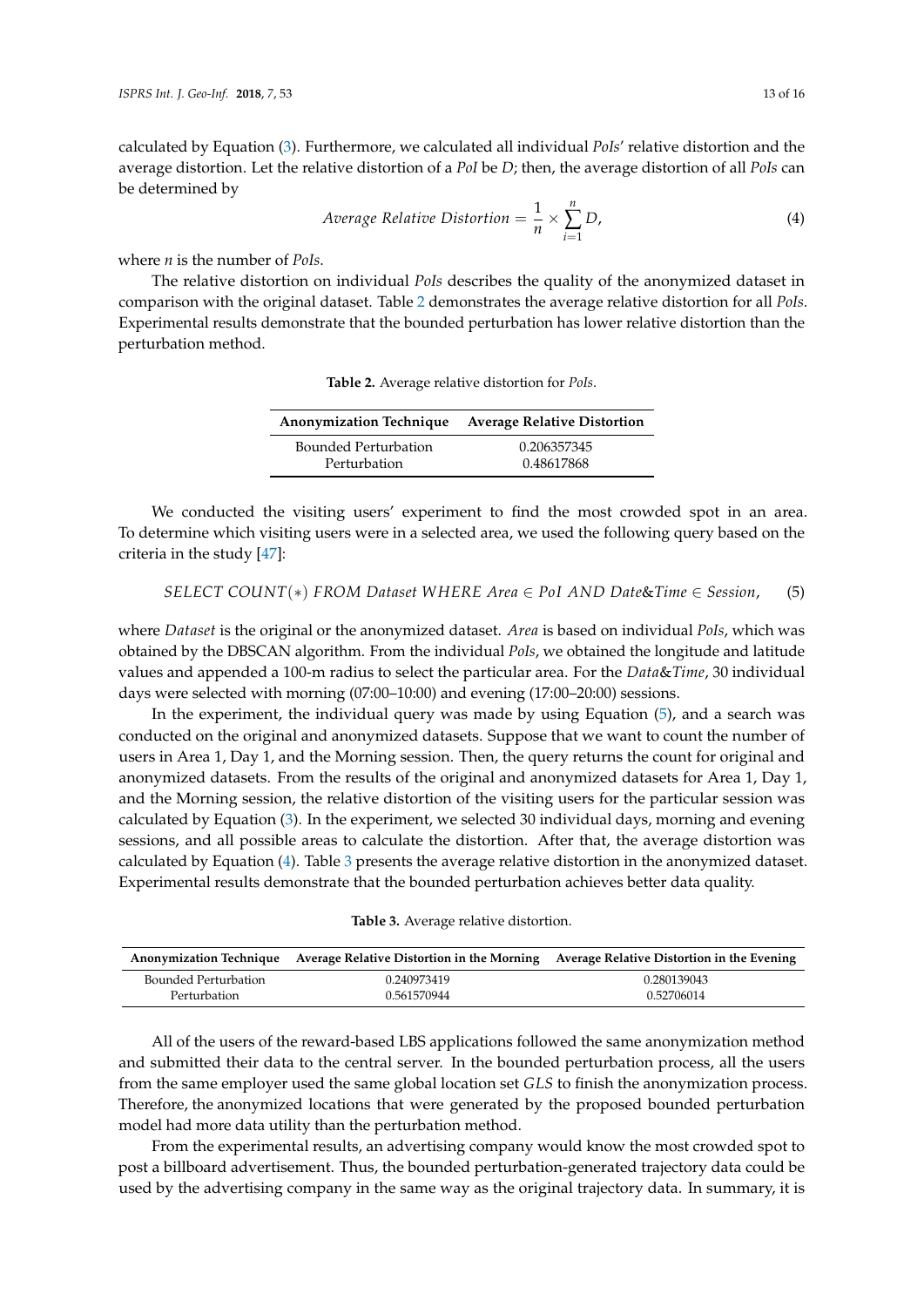possible to say that the generated trajectory data by the bounded perturbation has more data utility compared with the perturbation method.

# <span id="page-13-7"></span>**5. Conclusions and Future Work**

In this study, we showed that location data might breach a user's points of interest and frequent routes, which would lead to inference and linking attacks. This research demonstrated the significance of the anonymization of identified trajectories. In this paper, the proposed client-server privacy architecture was able to preserve user privacy while keeping the data utility of the identified trajectories. The global location set-based bounded perturbation techniques could anonymize the identified trajectory to protect the user's points of interest and frequent routes. Therefore, the anonymized trajectory is defended from inference and linking attacks. Experimental findings showed that the proposed privacy architecture was effective in terms of privacy concerns and data utility compared to the conventional perturbation methods.

In the future, we aim to improve the bounded perturbation method by completing the anonymization process locally. Moreover, the collected data from the reward-based LBS applications may have other properties in addition to identified trajectories that may have issues of privacy. We would thus extend the current work by supporting various data attributes in the setting.

**Acknowledgments:** This research work was supported by Shenzhen Technology Development Grant No. CXZZ20150813155917544, Shenzhen Fundamental Research Foundation Grant No. JCYJ20150630114942277, Guangdong Province Research Grant No. 2015A030310364; and sponsored by the CAS-TWAS President's Fellowship for International Ph.D. students.

**Author Contributions:** A S M Touhidul Hasan, Chenming Li conceived and designed the experiments and performed the experiments; A S M Touhidul Hasan and Qingshan Jiang analyzed the data and contributed analysis tools; A S M Touhidul Hasan, Qiang Qu and Lifei Chen wrote the paper.

**Conflicts of Interest:** The authors declare no conflict of interest.

# **References**

- <span id="page-13-0"></span>1. Mattke, S.; Liu, H.; Caloyeras, J.P.; Huang, C.Y.; Van Busum, K.R.; Khodyakov, D.; Shier, V. *Workplace Wellness Programs Study*; Rand Corporation: Santa Monica, CA, USA, 2013.
- <span id="page-13-1"></span>2. Raij, A.; Ghosh, A.; Kumar, S.; Srivastava, M. Privacy risks emerging from the adoption of innocuous wearable sensors in the mobile environment. In Proceedings of the SIGCHI Conference on Human Factors in Computing Systems, Vancouver, BC, Canada, 7–12 May 2011; pp. 11–20.
- <span id="page-13-2"></span>3. Choi, H.; Chakraborty, S.; Charbiwala, Z.M.; Srivastava, M.B. Sensorsafe: a framework for privacy-preserving management of personal sensory information. In *Secure Data Management*; Springer: Berlin, Germany, 2011; pp. 85–100.
- <span id="page-13-3"></span>4. Issa, H.; Shafaee, A.; Agne, S.; Baumann, S.; Dengel, A. User-sentiment based evaluation for market fitness trackers-evaluation of fitbit one, jawbone up and nike+ fuelband based on amazon.com customer reviews. In Proceedings of the 1st International Conference on Information and Communication Technologies for Ageing Well and e-Health, ICT4AgeingWell 2015, Lisbon, Portugal, 20–22 May 2015; SCITEPRESS: Setúbal, Portugal, 2015; pp. 171–179.
- <span id="page-13-4"></span>5. Plarre, K.; Raij, A.; Hossain, S.M.; Ali, A.A.; Nakajima, M.; al'Absi, E.; Ertin, T.; Kamarck, T.; Kumar, S.; Scott, M.; et al. Continuous inference of psychological stress from sensory measurements collected in the natural environment. In Proceedings of the 2011 10th International Conference on Information Processing in Sensor Networks (IPSN), Chicago, IL, USA, 12–14 April 2011; pp. 97–108.
- <span id="page-13-5"></span>6. Reddy, S.; Burke, J.; Estrin, D.; Hansen, M.; Srivastava, M. Determining transportation mode on mobile phones. In Proceedings of the 12th IEEE International Symposium on Wearable Computers, ISWC 2008, Pittsburgh, PA, USA, 28 September–1 October 2008; pp. 25–28.
- <span id="page-13-6"></span>7. Kotz, D.; Avancha, S.; Baxi, A. A privacy framework for mobile health and home-care systems. In Proceedings of the First ACM Workshop on Security and Privacy in Medical and Home-Care Systems, Chicago, IL, USA, 13 November 2009; pp. 1–12.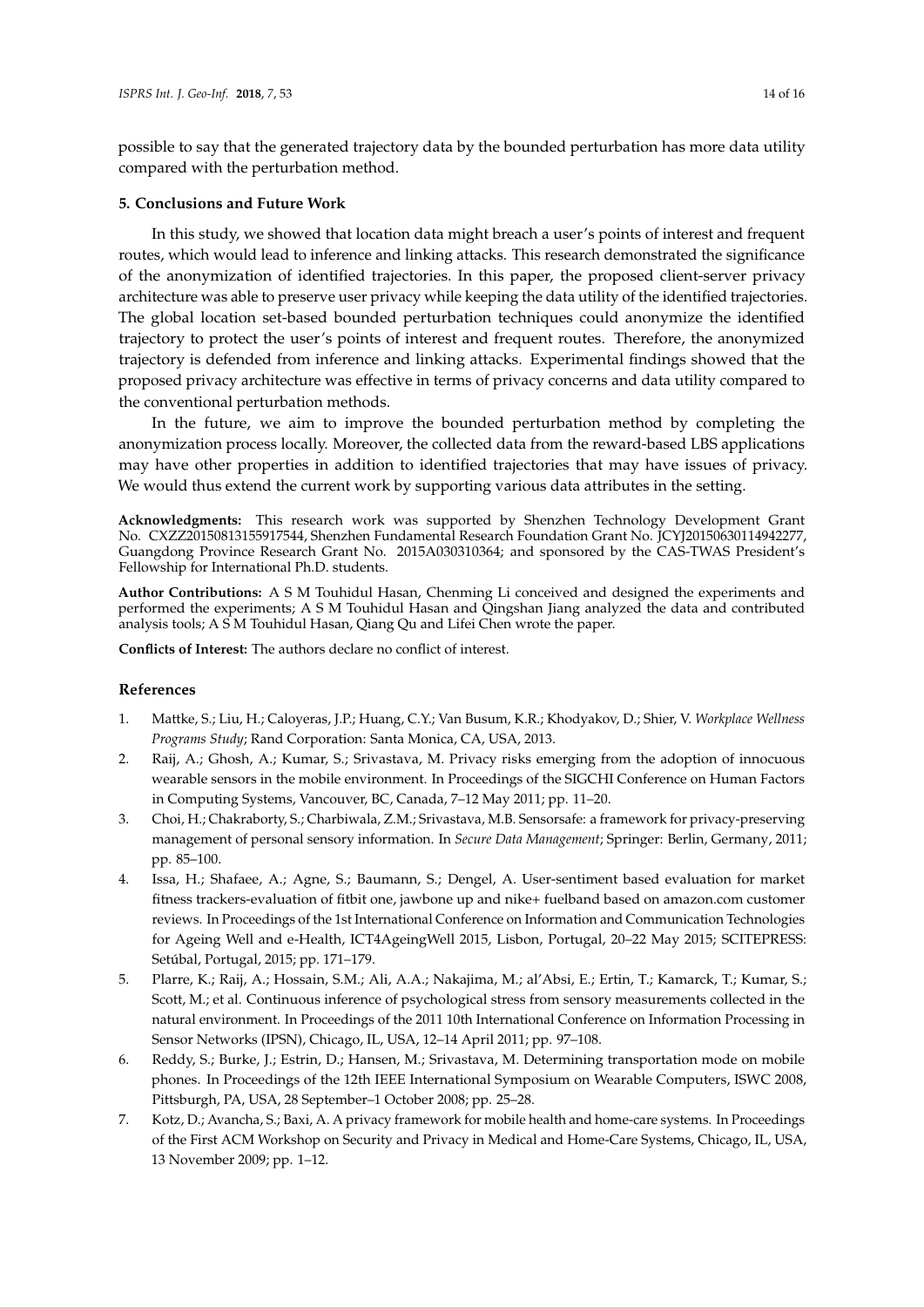- <span id="page-14-0"></span>8. Krumm, J. Inference attacks on location tracks. In *Pervasive Computing*; Springer: Berlin, Germany, 2007; pp. 127–143.
- <span id="page-14-1"></span>9. Aïvodji, U.M.; Gambs, S.; Huguet, M.-J.; Killijian, M.-O. Meeting points in ridesharing: A privacy-preserving approach. *Transp. Res. Part C Emerg. Technol.* **2016**, *72*, 239–253.
- <span id="page-14-2"></span>10. Hasan, A.S.M.T.; Jiang, Q.; Li, C.; Chen, L. An effective model for anonymizing personal location trajectory. In Proceedings of the 6th International Conference on Communication and Network Security, Singapore, 26–29 Novemerbr 2016; pp. 35–39.
- <span id="page-14-3"></span>11. Hasan, A.S.M.T.; Jiang, Q.; Li, C. An effective grouping method for privacy-preserving bike sharing data publishing. *Future Internet* **2017**, *9*, 65, doi:10.3390/fi9040065.
- <span id="page-14-4"></span>12. Citi Bike Daily Ridership and Membership Data. Available online: [https://www.citibikenyc.com/system](https://www.citibikenyc.com/system-data)[data](https://www.citibikenyc.com/system-data) (accessed on 3 April 2017).
- <span id="page-14-5"></span>13. Fan, L.; Xiong, L.; Sunderam, V. Fast: Differentially private real-time aggregate monitor with filtering and adaptive sampling. In Proceedings of the 2013 ACM SIGMOD International Conference on Management of Data, New York, NY, USA, 22–27 June 2013; pp. 1065–1068.
- 14. Cao, Y.; Yoshikawa, M. Differentially private real-time data release over infinite trajectory streams. In Proceedings of the 2015 16th IEEE International Conference on Mobile Data Management (MDM), Pittsburgh, PA, USA, 15–18 June 2015; Volume 2, pp. 68–73.
- <span id="page-14-6"></span>15. Armstrong, M.P.; Rushton, G.; Zimmerman, D.L. Geographically masking health data to preserve confidentiality. *Stat. Med.* **1999**, *18*, 497–525.
- <span id="page-14-7"></span>16. Sweeney, L. k-anonymity: A model for protecting privacy. *Int. J. Uncertain. Fuzz. Knowl. Based Syst.* **2002**, *10*, 557–570.
- <span id="page-14-8"></span>17. Machanavajjhala, A.; Kifer, D.; Gehrke, J.; Venkitasubramaniam, M. L-diversity: Privacy beyond k-anonymity. *ACM Trans. Knowl. Discov. Data* **2007**, *1*, 3.
- <span id="page-14-9"></span>18. Gambs, S.; Killijian, M.-O.; del Prado Cortez, M.N. Show me how you move and i will tell you who you are. In Proceedings of the 3rd ACM SIGSPATIAL International Workshop on Security and Privacy in GIS and LBS, San Jose, CA, USA, 2 November 2010; pp. 34–41.
- <span id="page-14-10"></span>19. Zhang, Z.; Sun, Y.; Xie, X.; Pan, H. An efficient method on trajectory privacy preservation. In *Big Data Computing and Communications*; Springer: Berlin, Germany, 2015; pp. 231–240.
- <span id="page-14-11"></span>20. Langheinrich, M. Privacy by design principles of privacy aware ubiquitous Systems. In *International Conference on Ubiquitous Computing*; Springer: Berlin, Germany, 2001; pp. 273–291.
- <span id="page-14-12"></span>21. Kwan, M.-P.; Casas, I.; Schmitz, B. Protection of geoprivacy and accuracy of spatial information: How effective are geographical masks? *Cartogr. Int. J. Geogr. Inform. Geovisual.* **2004**, *39*, 15–28.
- <span id="page-14-13"></span>22. Hansell, S. Aol removes search data on vast group of web users. *N. Y. Times* **2006**, *8*, C4.
- 23. Narayanan, A.; Shmatikov, V. De-anonymizing social networks. In Proceedings of the 2009 30th IEEE Symposium on Security and Privacy, Oakland, CA, USA, 17–20 May 2009; pp. 173–187.
- <span id="page-14-14"></span>24. Krumm, J. A survey of computational location privacy. *Pers. Ubiquitous Comput.* **2009**, *13*, 391–399,
- <span id="page-14-15"></span>25. Gonzalez, M.C.; Hidalgo, C.A.; Barabasi, A.-L. Understanding individual human mobility patterns. *Nature* **2008**, *453*, 779–782.
- <span id="page-14-16"></span>26. Song, C.; Qu, Z.; Blumm, N.; Barabási, A.-L. Limits of predictability in human mobility. *Science* **2010**, *327*, 1018–1021.
- <span id="page-14-17"></span>27. Gkoulalas-Divanis, A.; Verykios, V. A free terrain model for trajectory k–Anonymity. In *Database and Expert Systems Applications*; Springer: Berlin, Germany, 2008; pp. 49–56.
- <span id="page-14-18"></span>28. Hasan, A.S.M.T.; Jiang, Q.; Luo, J.; Li, C.; Chen, L. An effective value swapping method for privacy preserving data publishing. *Secur. Commun. Netw.* **2016**, *9*, 3219–3228.
- <span id="page-14-19"></span>29. Pfitzmann, A.; Hansen, M. Anonymity, Unlinkability, Unobservability, Pseudonymity, and Identity Management-a Consolidated Proposal for Terminology; version v0.25, December 2005, Citeseer. Available online: <https://www.freehaven.net/anonbib/cache/terminology.pdf> (accessed on 6 April 2017).
- <span id="page-14-21"></span>30. Gruteser, M.; Grunwald, D. Anonymous usage of location-based services through spatial and temporal cloaking. In Proceedings of the 1st International Conference on Mobile Systems, Applications and Services, San Francisco, CA, USA, 5–8 May 2003; pp. 31–42.
- <span id="page-14-20"></span>31. Domingo-Ferrer, J.; Sramka, M.; Trujillo-Rasúa, R. Privacy-preserving publication of trajectories using microaggregation. In Proceedings of the 3rd ACM SIGSPATIAL International Workshop on Security and Privacy in GIS and LBS, San Jose, CA, USA, 2 November 2010; pp. 26–33.